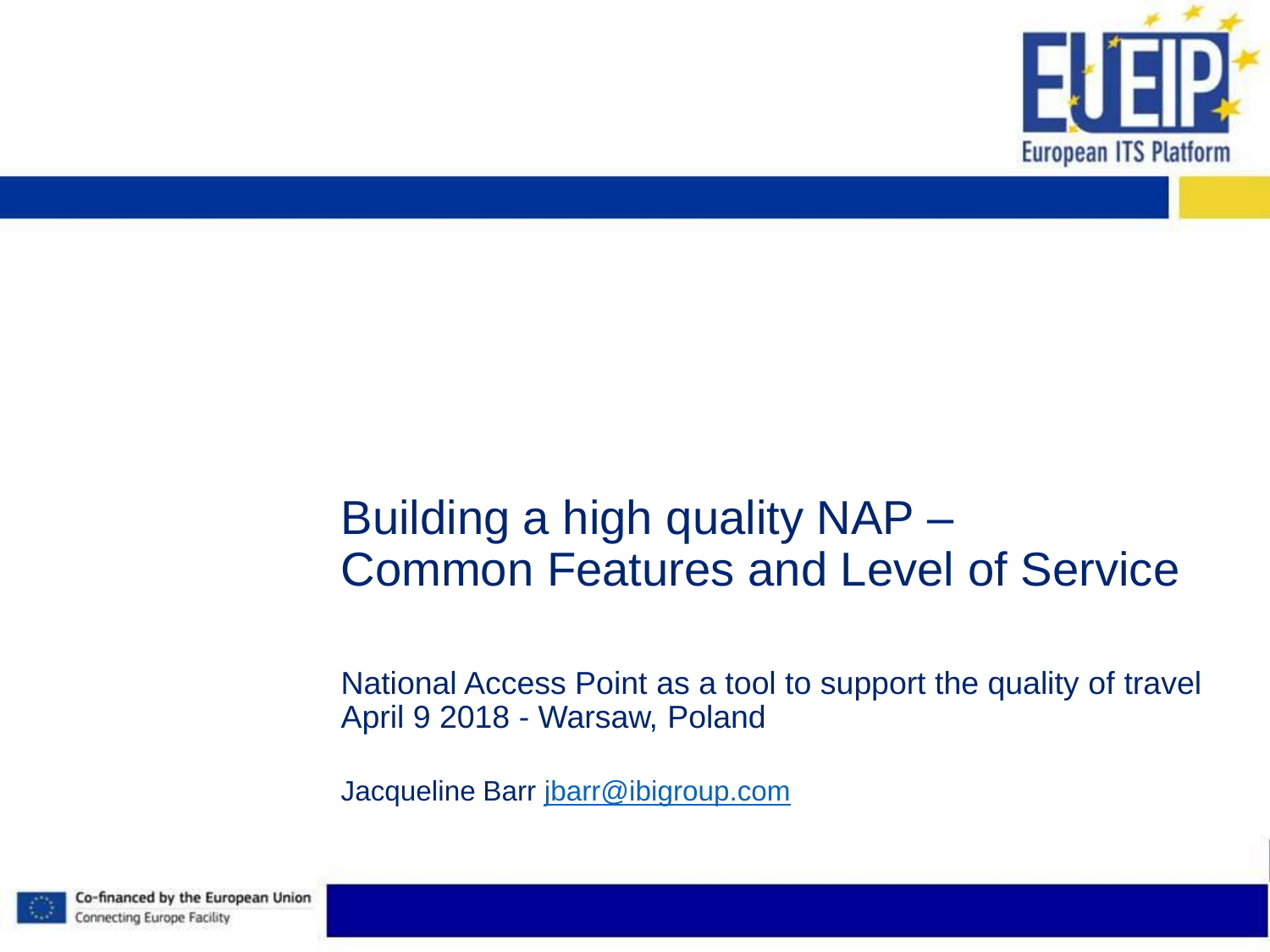# Why am I here?



Talk about NAP Common Features & LoS

EUEIP have published a Support Document

Give an overview of the task aims & processes

Summary of the NAP features described in the Support Document



#### **Task 2: NAP Common Features** and Level of Service

#### **Support Document**

EU EIP SA 4.6: Monitoring of National Access **Points** Version: 1.0 Date: 06 March 2018 o-financed by the European Unio<br>are European Transport Network (TEN-T) http://www.tfs-platform.eu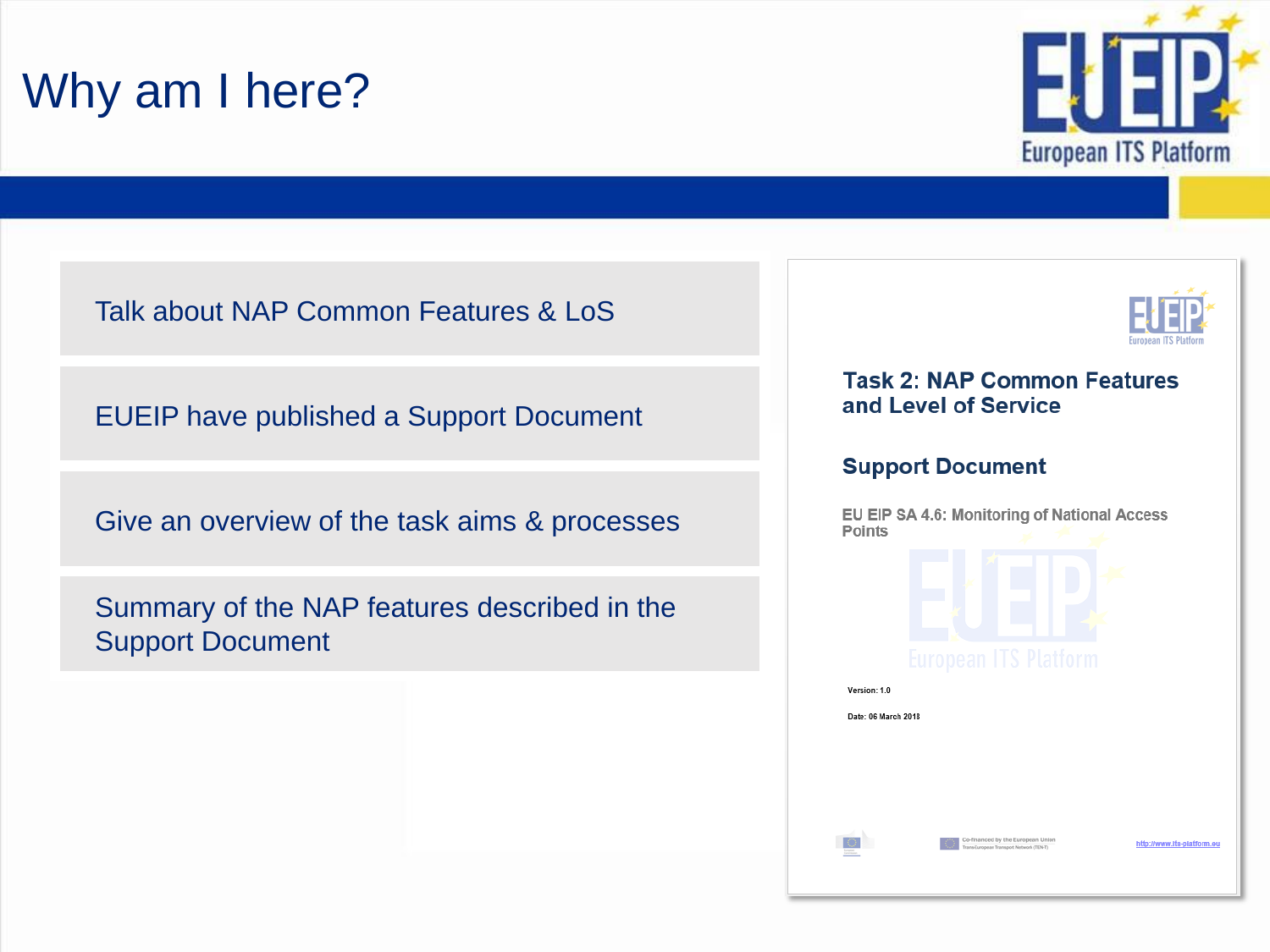# Why was this important to us?



### High level

To support the development & utilisation of access points for information services as set out in the Commission delegated regulations of the ITS **Directive** 

### Task level

- Support organisations responsible for NAPs
- Help make existing and future NAP services available to a wider audience
- Help develop useable NAP services
- Support good practice
- Facilitate data sharing
- Promote discovery of datasets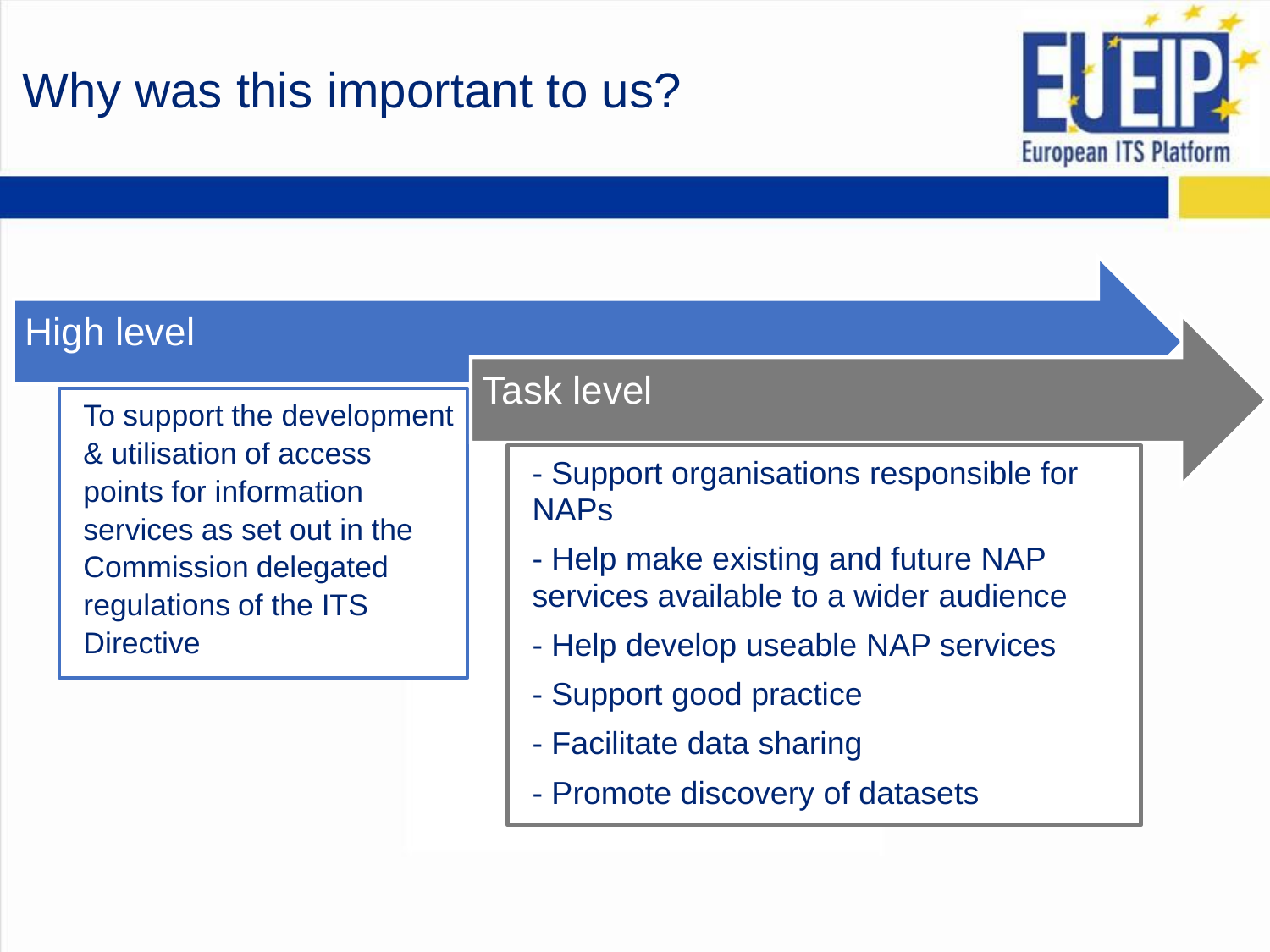# Why was this important to us?



#### **Online Services**

HMRC home Contact us | Help

#### **Access Denied**

**b** HM Revenue

| lлF<br>E öl |           |                                    | Desktop Action Patient-Care Referrals Reports Tools Weblinks Help<br>(= Back => Fwd ( <a> Home [7] Schedule Ea In Basket <a> Chart <a> Fy Encounter <a><a> <a><a< a=""> Te Reli <a><a> Chart <a> Chart <a> Chart <a< a=""> Chart <a> Chart <a> Chart <a> Chart <a<br></a<br> Chart <a> Chart <a> Chart <a<br></a<br></a></a></a></a></a></a<></a></a></a></a></a<></a></a></a></a></a></a> |                                                                  |                          |                                                                                                 | Print - Secure on Log Out |           |
|-------------|-----------|------------------------------------|--------------------------------------------------------------------------------------------------------------------------------------------------------------------------------------------------------------------------------------------------------------------------------------------------------------------------------------------------------------------------------------------|------------------------------------------------------------------|--------------------------|-------------------------------------------------------------------------------------------------|---------------------------|-----------|
| • 조선!       | The       | Epic di Home                       | Zztest,Ad                                                                                                                                                                                                                                                                                                                                                                                  | ×                                                                |                          |                                                                                                 |                           | EpicCare  |
| • 조선        |           | Zztest, Ad                         | MRN                                                                                                                                                                                                                                                                                                                                                                                        | DOB<br>Age Sex<br>18774711 4/15/1950 60 yea M No Known Allergies | Allergies                | PCP<br>PH<br><b>FSC</b><br>Online<br>Type<br>* BX35, HN35<br>PCP, NO<br>(None)*<br><b>Basic</b> | Alerts<br>н               |           |
| • 조선 [      |           | <b>SnapShot</b><br><b>SnapShot</b> |                                                                                                                                                                                                                                                                                                                                                                                            |                                                                  |                          |                                                                                                 |                           |           |
|             |           | MOS Chat Review                    | SnapShot [5] ADVANCE DIRECTIVE/CODE STATUS                                                                                                                                                                                                                                                                                                                                                 |                                                                  |                          |                                                                                                 | Report Snaps              | ہ م       |
| ■ 조선 9      |           | Demographics                       |                                                                                                                                                                                                                                                                                                                                                                                            |                                                                  |                          |                                                                                                 |                           |           |
|             |           | Results Review                     | <b>Demographics</b>                                                                                                                                                                                                                                                                                                                                                                        |                                                                  |                          | <b><i><u>C</u></i></b> Allergies                                                                |                           |           |
| • 조선민       |           | Flowsheets                         | <b>AD ZZTEST</b><br>60 year old male                                                                                                                                                                                                                                                                                                                                                       | 123 Easy St<br>Xxx, XX 99999                                     |                          | No Known Allergies                                                                              |                           |           |
|             |           | Graphs                             |                                                                                                                                                                                                                                                                                                                                                                                            | Home: 999-999-9999                                               |                          | Medications                                                                                     |                           | Long-Term |
| õ           | Wha       | <b>Growth Chart</b>                |                                                                                                                                                                                                                                                                                                                                                                                            |                                                                  |                          | <b>PREVPAC Pack</b>                                                                             |                           |           |
|             |           | Synopsis                           | Problem List                                                                                                                                                                                                                                                                                                                                                                               |                                                                  | <b>Q</b> Chronic         | lisinopril (PRINIVIL, ZESTRIL) 10mg Tab                                                         |                           |           |
| ■ 국가리       |           | Problem List                       | Chronic                                                                                                                                                                                                                                                                                                                                                                                    |                                                                  |                          | tramadol (ULTRAM) 50mg Tab                                                                      |                           |           |
|             |           | History                            | <b>ESOPHAGEAL REFLUX</b><br>Other                                                                                                                                                                                                                                                                                                                                                          |                                                                  |                          | fluticasone (FLONASE) 50mcg Nasal Susp                                                          |                           |           |
| ■ 조선{       |           | Health Maintenance                 | ASTHMA NOS W/O STATUS ASTHM                                                                                                                                                                                                                                                                                                                                                                |                                                                  |                          | PREVPAC (PREVPAC) Pack                                                                          |                           |           |
|             |           | Letters                            | <b>ESSENTIAL HYPERTENSION NOS</b>                                                                                                                                                                                                                                                                                                                                                          |                                                                  |                          | ranitidine (ZANTAC) 300mg Tab                                                                   |                           |           |
| ■ 조선히       |           | Allengies                          | ERRONEOUS ENCOUNTER                                                                                                                                                                                                                                                                                                                                                                        |                                                                  |                          |                                                                                                 |                           |           |
| ■ 중앙t       |           | Medications                        |                                                                                                                                                                                                                                                                                                                                                                                            |                                                                  |                          | / Immunizations Injections                                                                      |                           |           |
|             |           | Imm/Injections                     | <b>C-3</b> Health Maintenance                                                                                                                                                                                                                                                                                                                                                              |                                                                  | Overdue ADue On Due Soon | None                                                                                            |                           |           |
| ▪ 중앙₹       |           | Enter/Edit Results                 | CREATININE                                                                                                                                                                                                                                                                                                                                                                                 | 04/15/1950                                                       |                          | Significant History/Details                                                                     |                           |           |
|             | $\bullet$ | Online Lab Release                 | INFLUENZA VACCINE                                                                                                                                                                                                                                                                                                                                                                          | 09/01/2010                                                       |                          | Tobacco: Not on File                                                                            |                           |           |
|             |           |                                    | <b>LIPID SCREENING</b>                                                                                                                                                                                                                                                                                                                                                                     | 04/15/1985                                                       |                          | Alcohol: Not on File                                                                            |                           |           |
|             |           |                                    | PNEUMOCOCCAL VACCINE<br>(PNEUMOVAX)                                                                                                                                                                                                                                                                                                                                                        | 04/15/1952                                                       |                          | 3 open orders                                                                                   |                           |           |
|             |           |                                    | <b>POTASSIUM</b>                                                                                                                                                                                                                                                                                                                                                                           | 04/15/1950                                                       |                          | Language: UNKNOWN                                                                               |                           |           |
|             |           |                                    | TDAP VACCINE                                                                                                                                                                                                                                                                                                                                                                               | 04/15/1961                                                       |                          |                                                                                                 |                           |           |
|             |           |                                    | UNIVERSAL HIV SCREENING<br>DISCUSSION                                                                                                                                                                                                                                                                                                                                                      | 04/15/1963                                                       |                          | <sup>2</sup> <sub>D</sub> Specialty Comments<br>No comments regarding your specialty            | Report Show All Edit      |           |
|             |           |                                    | VARICELLA ZOSTER VACCINE<br>(ZOSTAVAX)                                                                                                                                                                                                                                                                                                                                                     | 04/15/2010                                                       |                          | Family Comments                                                                                 |                           | Edit      |
|             |           |                                    | COLORECTAL CANCER SCREENING 08/02/2011<br><b>DISCUSSION</b>                                                                                                                                                                                                                                                                                                                                |                                                                  |                          | None                                                                                            |                           |           |
|             |           |                                    | Reminders and Results                                                                                                                                                                                                                                                                                                                                                                      |                                                                  |                          |                                                                                                 |                           |           |
|             |           | <b>Hotkey List</b>                 | None                                                                                                                                                                                                                                                                                                                                                                                       |                                                                  |                          |                                                                                                 |                           |           |
|             |           | Exit Workspace                     | <b>Co.Corp. Trum and Communications</b>                                                                                                                                                                                                                                                                                                                                                    |                                                                  |                          |                                                                                                 |                           |           |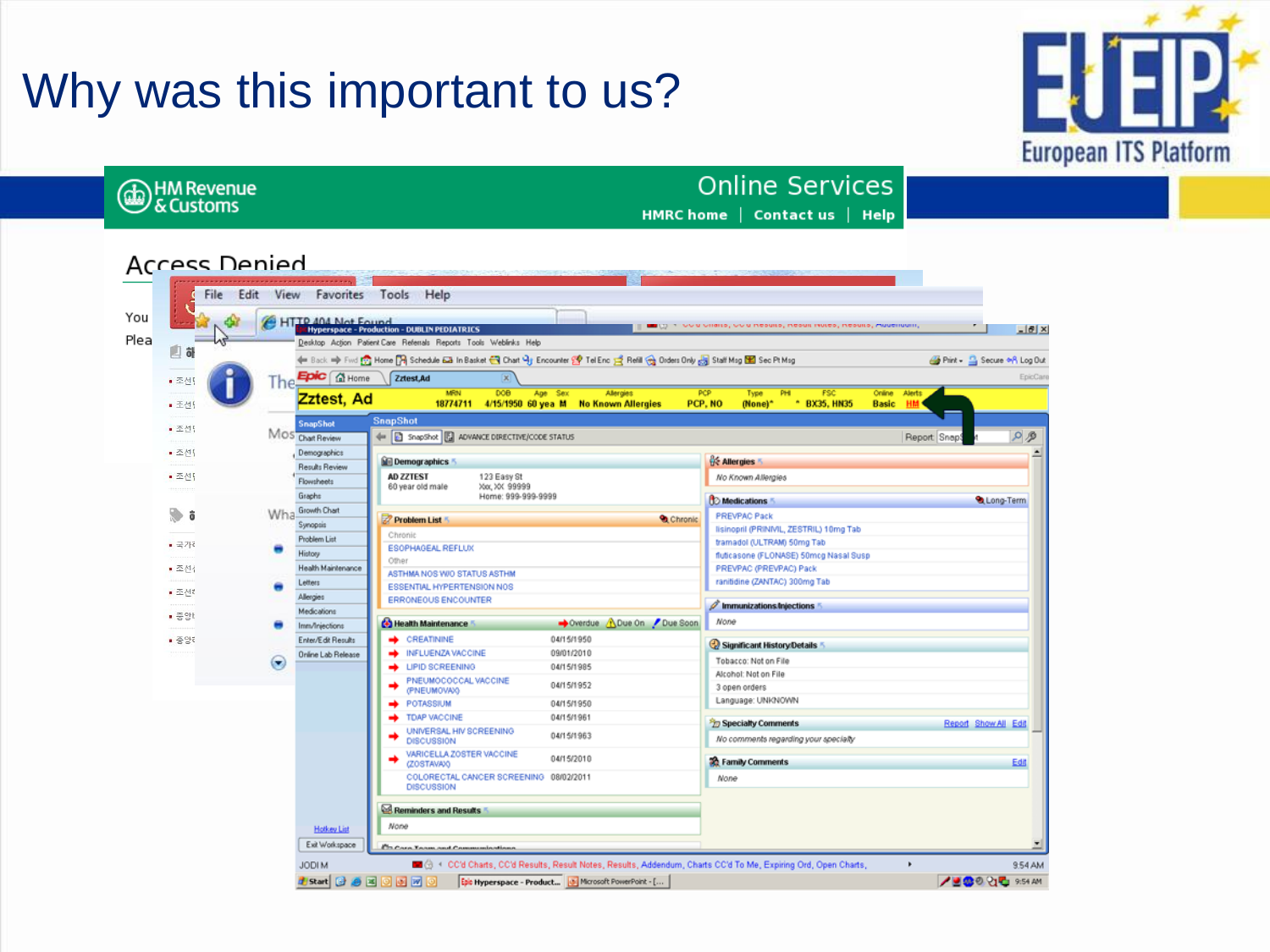# How did we get here?



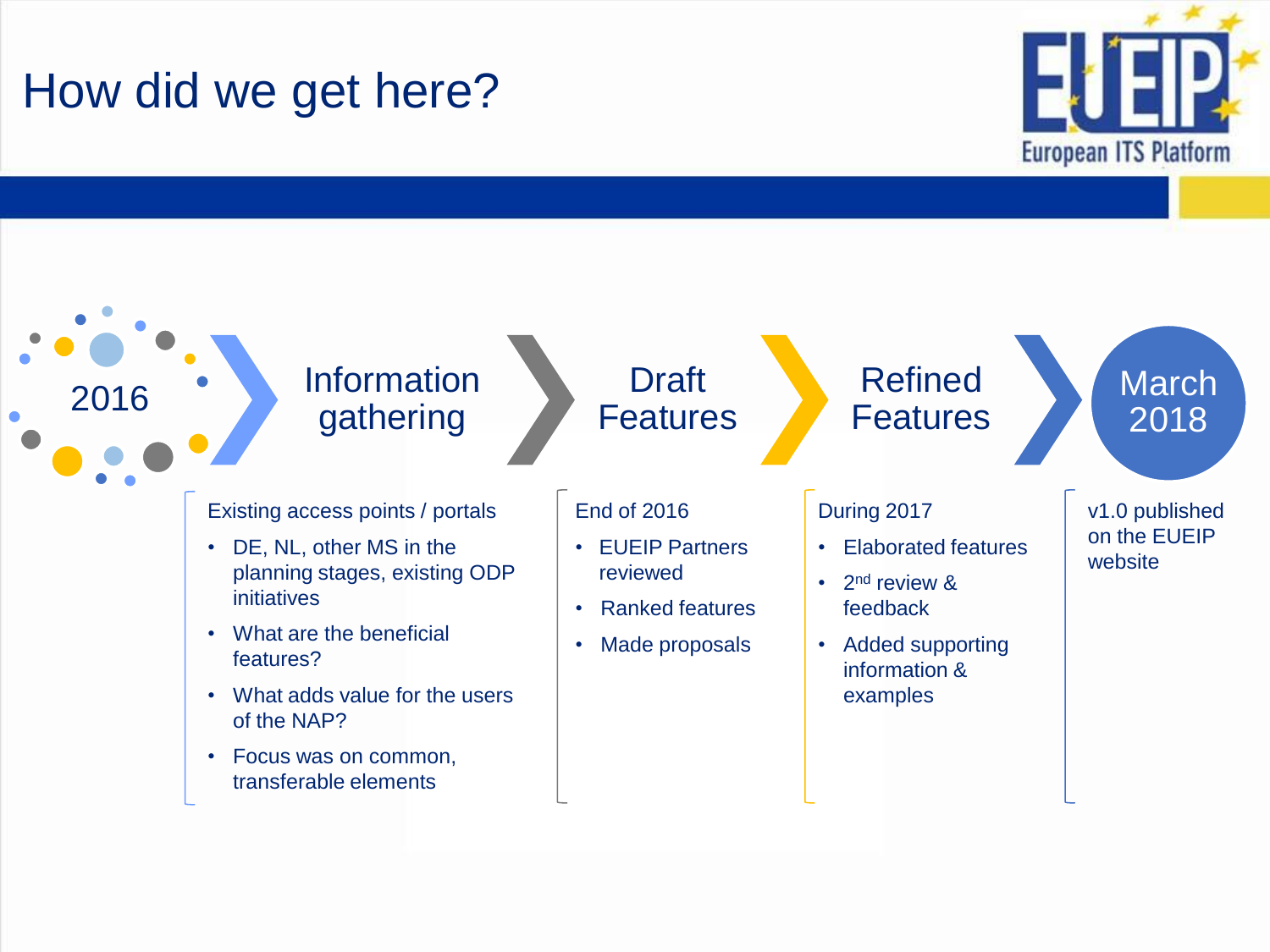# What is in the Support Document?





Document describes a set of 18 features, in 5 groups



Intended to apply to access points for all delegated regulations & structures of access points



Specify if we consider features are **required** or **nice to have** 



All features have **reasons**, **benefits** & **examples**



Does **not apply to the datasets** themselves



**Not mandatory** or **binding**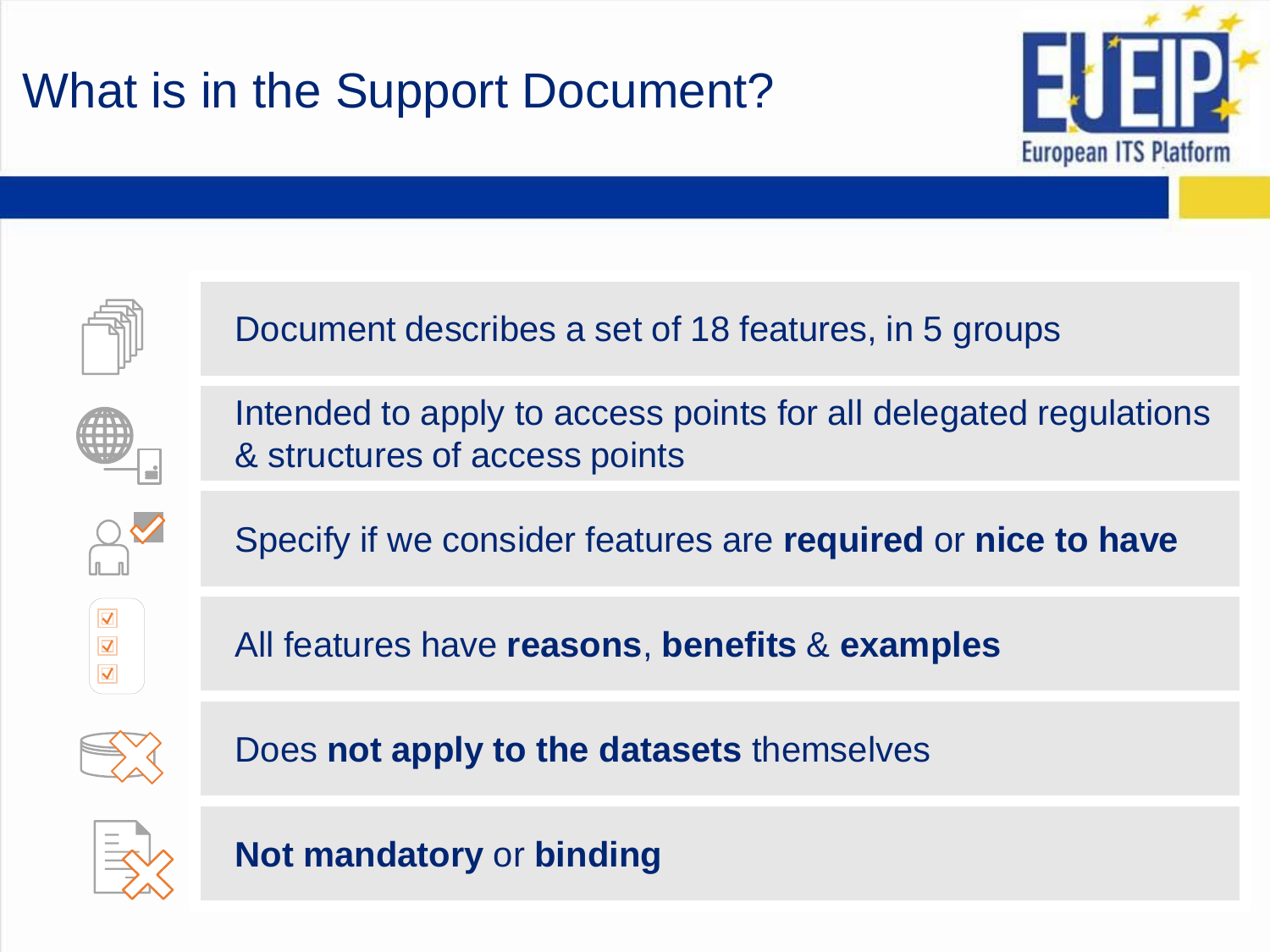### An example



#### **Feature**

### **NAP provides clear descriptions of each dataset**

#### **Description**

The NAP provides a humanreadable description for each dataset.

This feature is considered **required**.

#### Reason

The description (e.g., an abstract) has sufficient detail to enable a data consumer to quickly understand whether the dataset is of interest.

#### **Benefit**



Comprehension

### Example

The Swedish NAP provides additional information on datasets, the description for safe and secure truck parking areas is shown:

<https://www.trafficdata.se/dataset/safe-and-secure-truck-parkings>

The provisions regulate how the Member States shall gather and provide information on safe and secure parking areas. Each country specifies, based on its own preconditions, what they mean by safe and protected truck parks. In Sweden, we do this by specifying suitable parking areas for trucks, where the parking areas are located and how they are designed with respect to traffic safety and the needs of heavy transport vehicles. It is this data that we make available via the service SPA.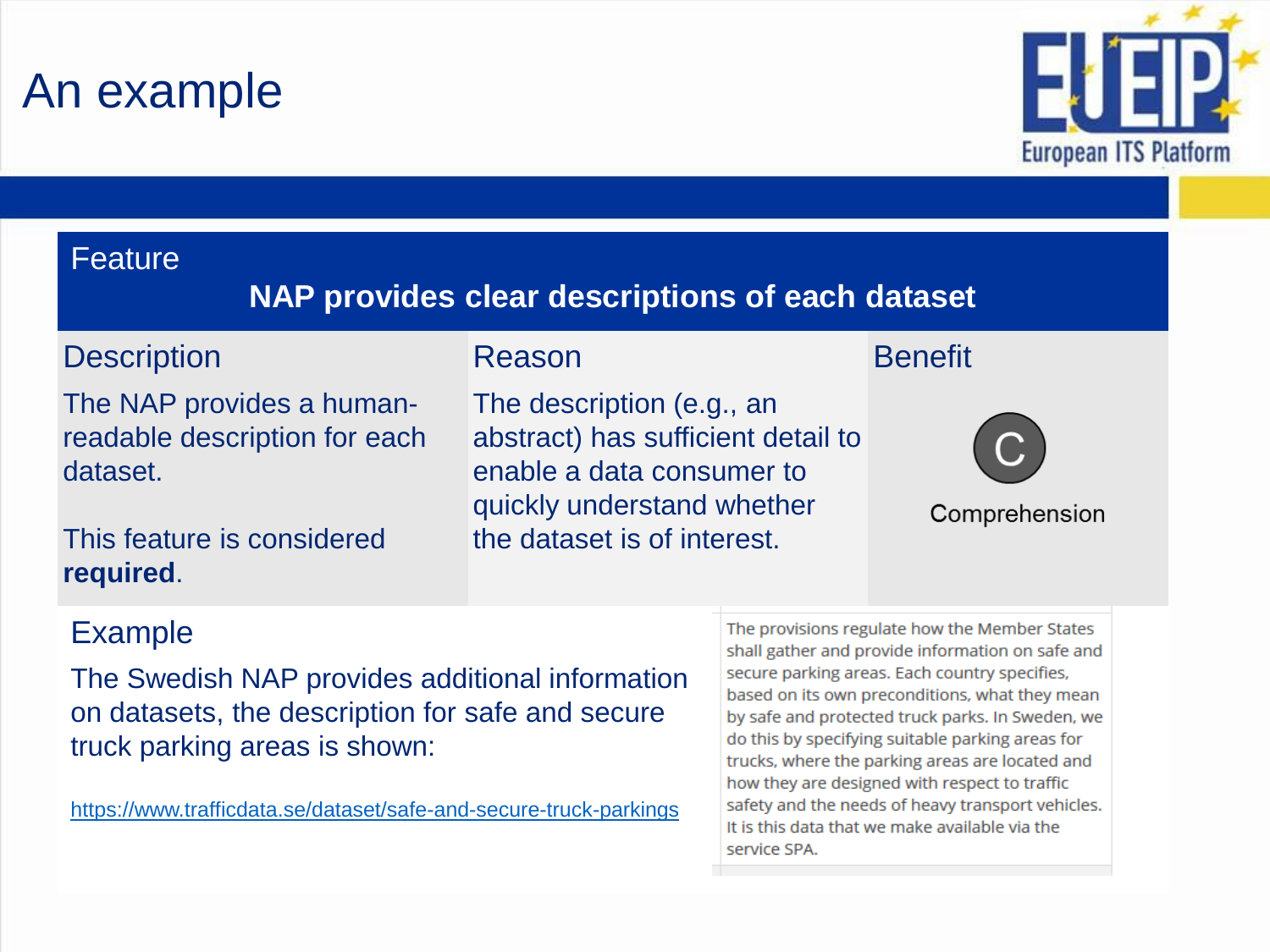### What are the Feature groups?



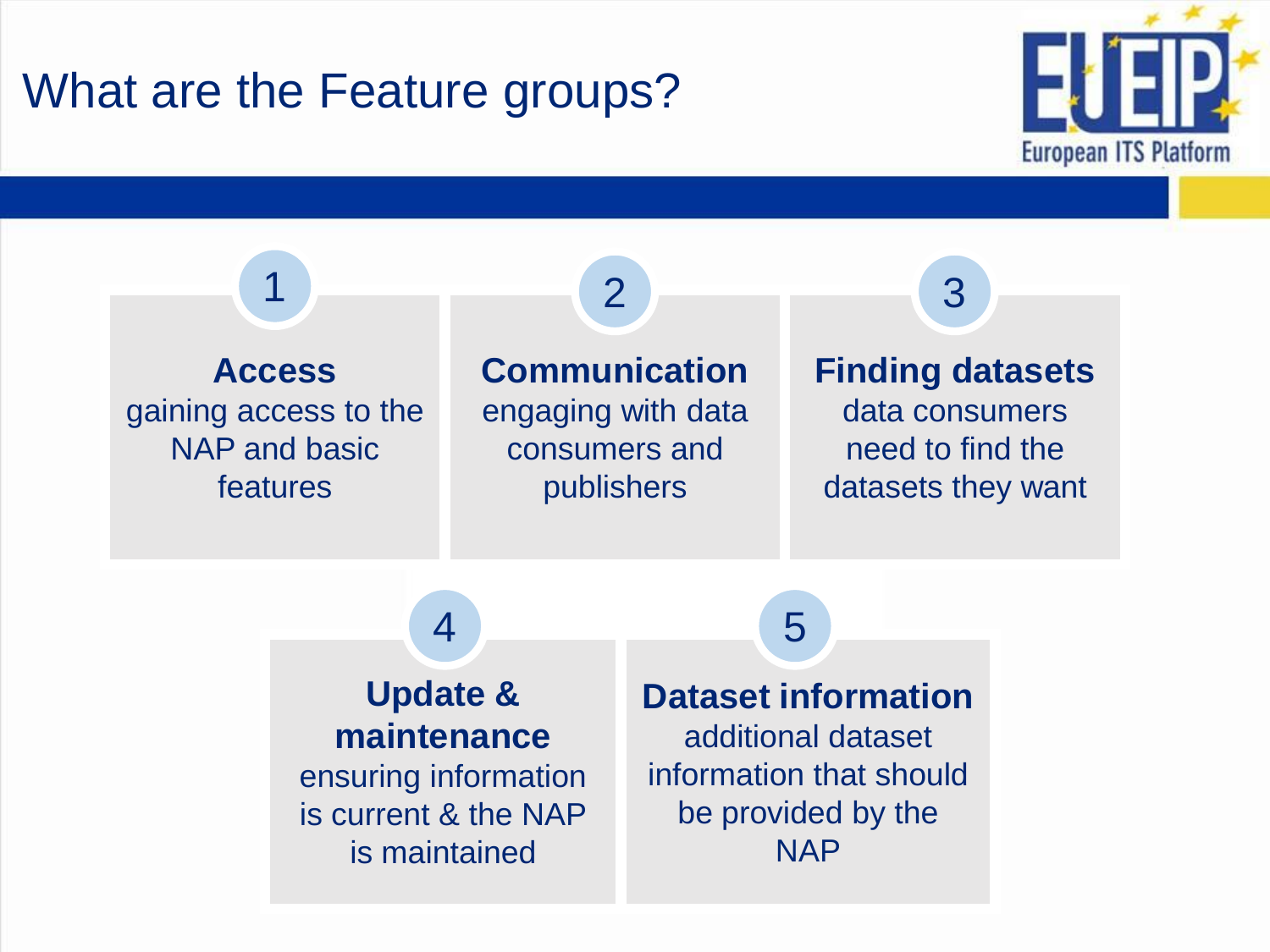### Common Feature List – **Access**



| The NAP is available over the internet                                                           | <b>Required</b> |
|--------------------------------------------------------------------------------------------------|-----------------|
| NAP can be navigated easily and is design compliant with web<br>design standards / accessibility | <b>Required</b> |
| NAP is provided in the national language and commonly used<br>language(s) of the Member State    | <b>Required</b> |
| NAP follows EU data protection and industry data security<br>standards                           | <b>Required</b> |
| NAP requires data publishers to register to add their data /<br>metadata                         | <b>Required</b> |

Benefits: **Access, Trust, Comprehension**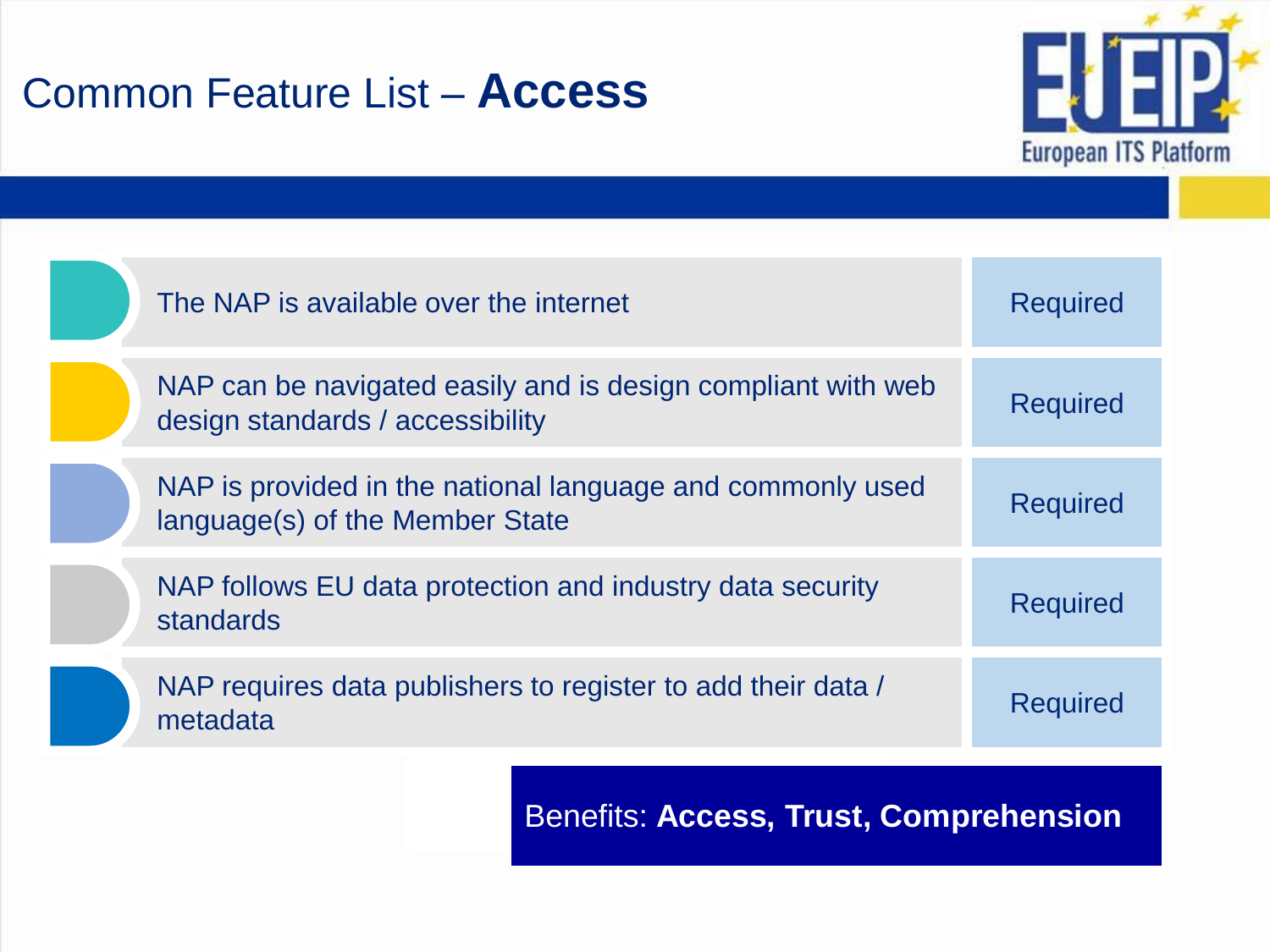### Common Feature List – **Communication**



| NAP provides help for data publishers to register, add data /<br>metadata                              | <b>Required</b> |
|--------------------------------------------------------------------------------------------------------|-----------------|
| NAP provides Terms & Conditions                                                                        | <b>Required</b> |
| NAP is promoted                                                                                        | <b>Required</b> |
| NAP provides means for data consumers to contact NAP<br>operator and / or data provider for assistance | <b>Required</b> |
|                                                                                                        |                 |

Benefits: **Access, Trust, Comprehension**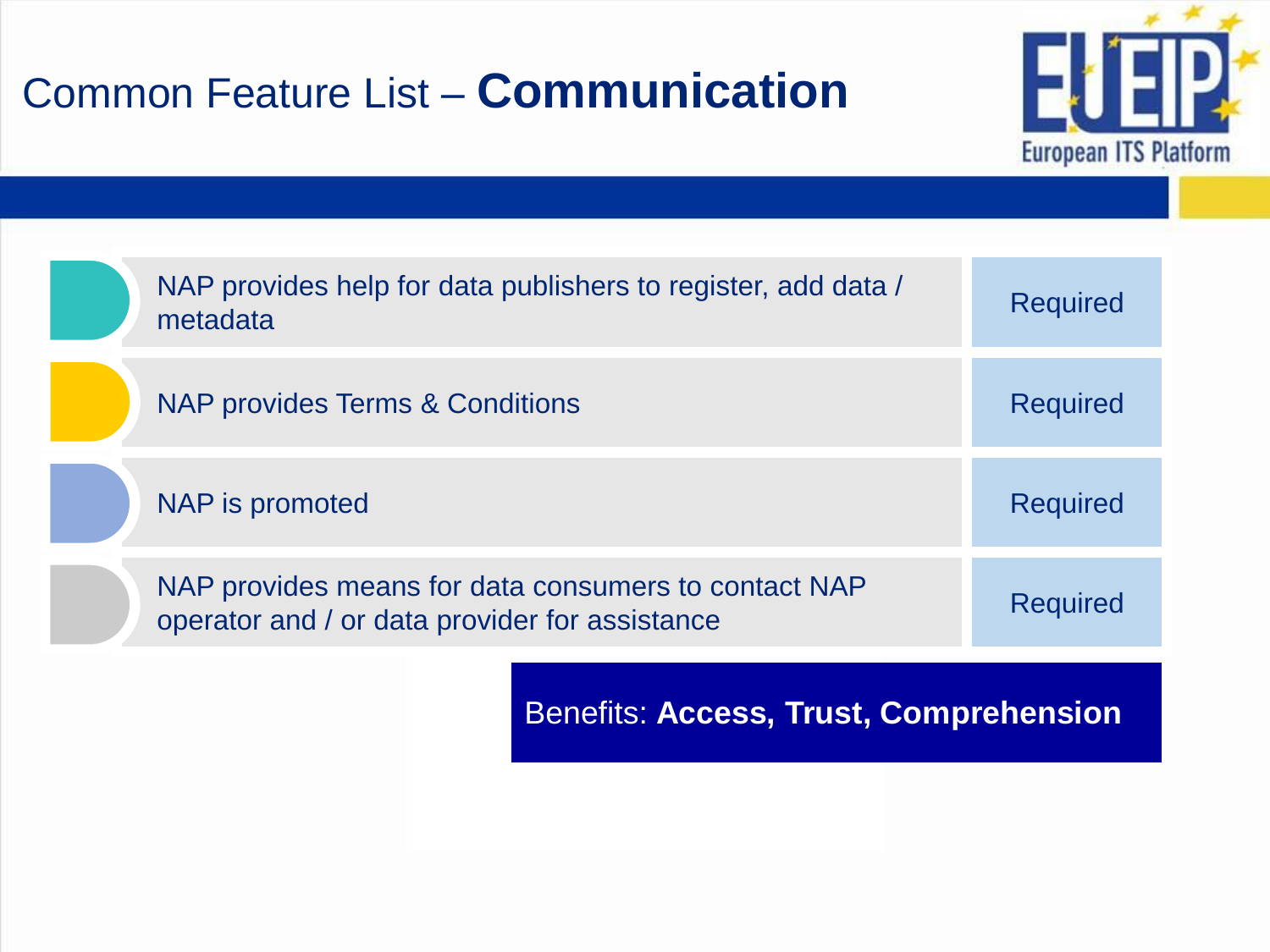### Common Feature List – **Finding datasets**



| NAP provides appropriate discovery services         | <b>Required</b> |
|-----------------------------------------------------|-----------------|
| Datasets can be searched using a metadata catalogue | <b>Required</b> |
| The NAP provides machine readable metadata          | Nice to have    |

Benefits: **Reuse, Discoverability, Comprehension, Processability**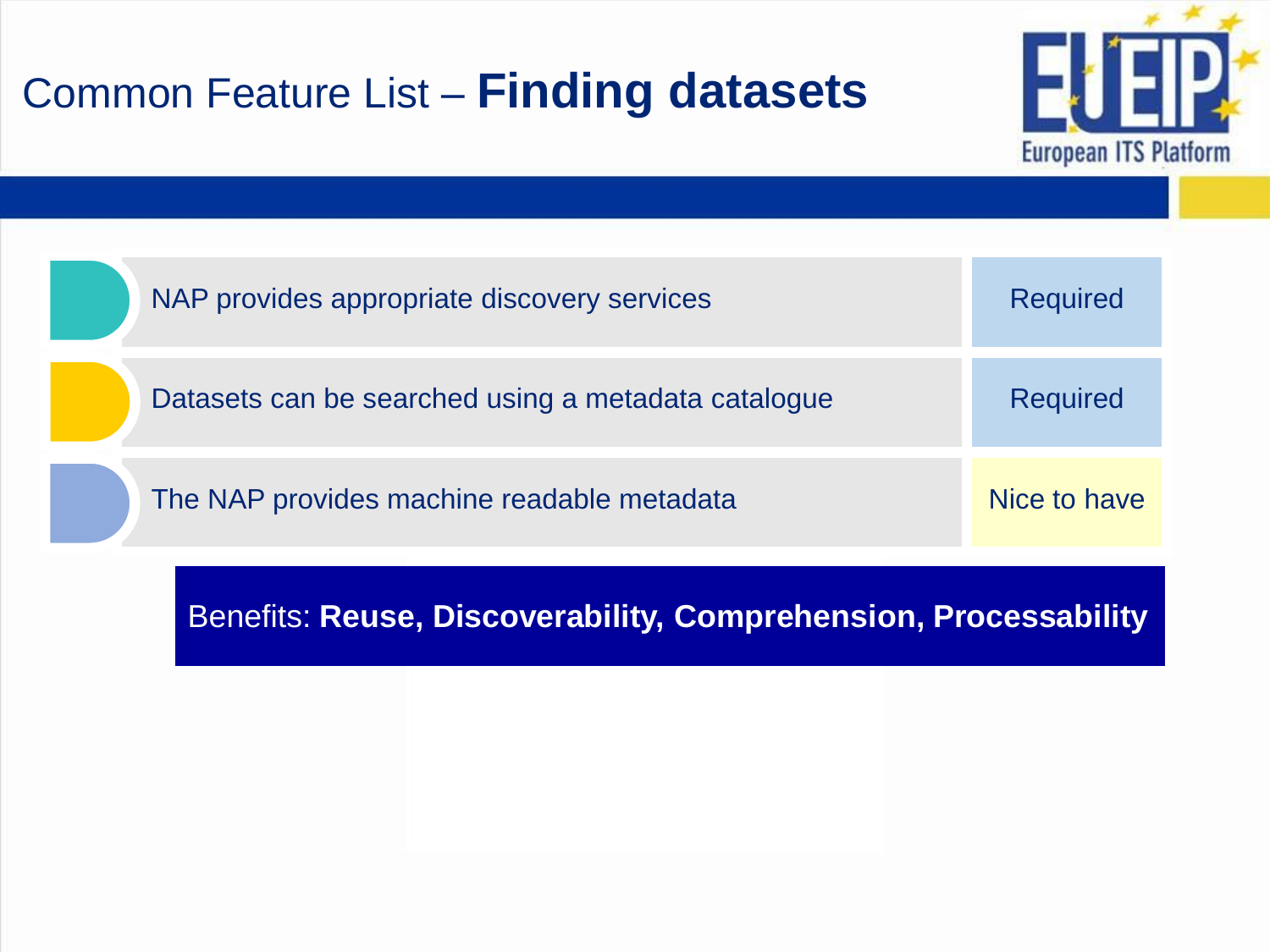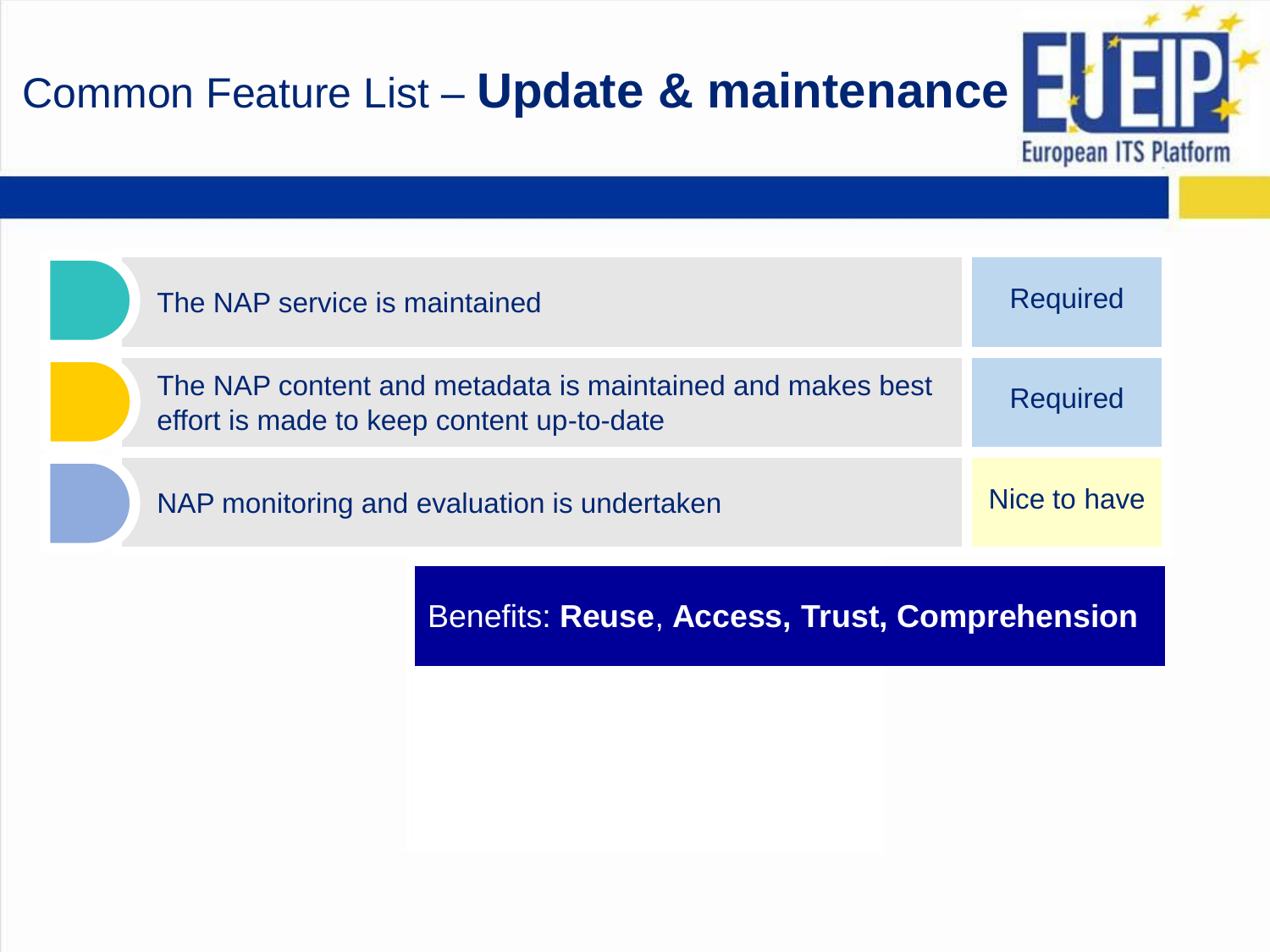### Common Feature List – **Dataset information**





Benefits: **Reuse, Trust, Comprehension**